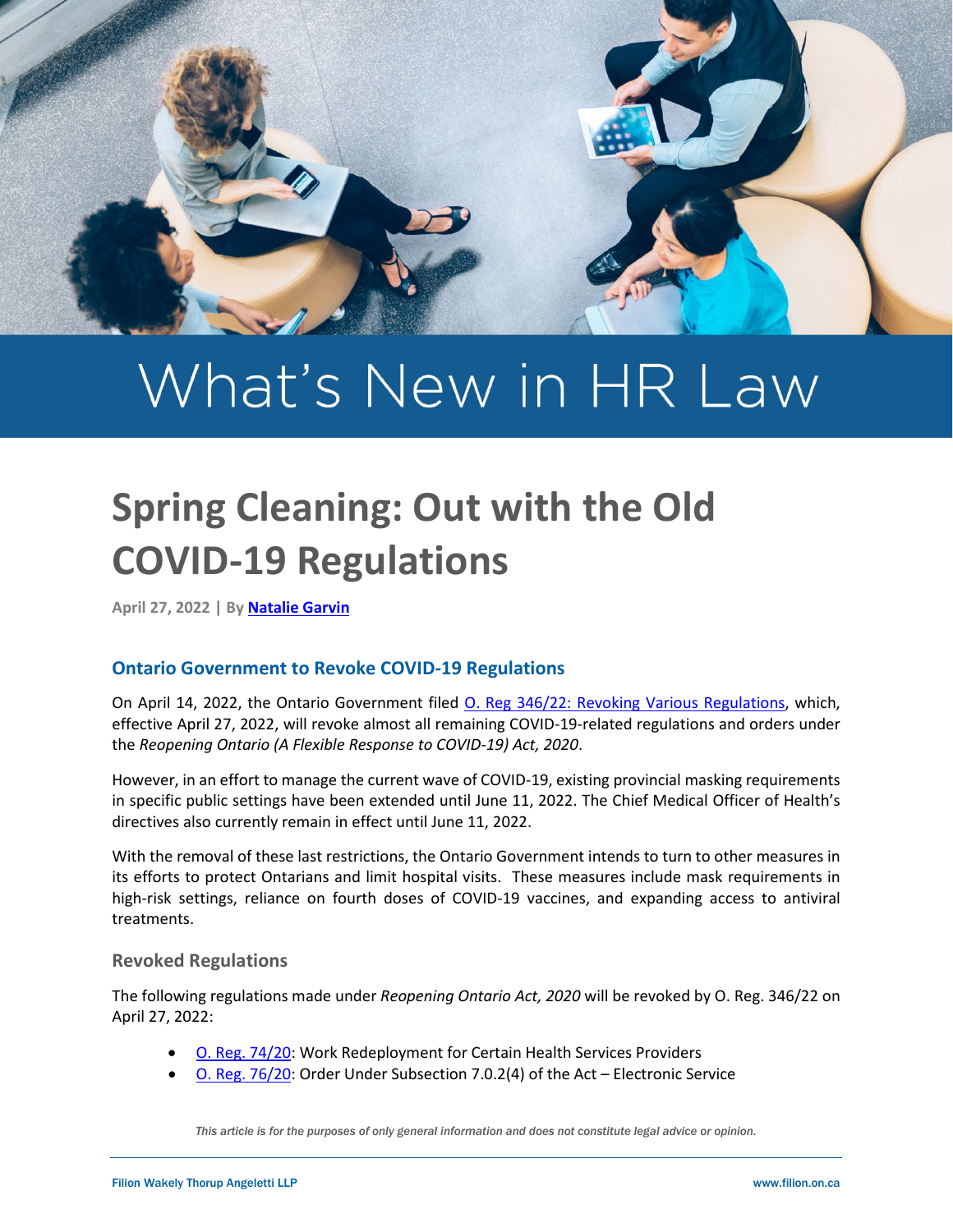- [O. Reg. 77/20:](https://www.ontario.ca/laws/regulation/200077) Work Deployment Measures in Long-Term Care Homes
- [O. Reg. 95/20:](https://www.ontario.ca/laws/regulation/r20095) Streamlining Requirements for Long-Term Care Homes
- [O. Reg. 114/20:](https://www.ontario.ca/laws/regulation/200114) Enforcement of Orders
- [O. Reg. 116/20:](https://www.ontario.ca/laws/regulation/r20116) Work Deployment Measures for Boards of Health
- [O. Reg. 118/20:](https://www.ontario.ca/laws/regulation/r20118) Work Deployment Measures in Retirement Homes
- [O. Reg. 121/20:](https://www.ontario.ca/laws/regulation/r20121) Service Agencies Providing Services and Supports to Adults with Developmental Disabilities
- [O. Reg. 141/20:](https://www.ontario.ca/laws/regulation/200141) Temporary Health or Residential Facilities
- [O. Reg. 145/20:](https://www.ontario.ca/laws/regulation/r20145) Work Deployment Measures for Service Agencies Providing Violence Against Women Residential Services and Crisis Line Services
- [O. Reg. 154/20:](https://www.ontario.ca/laws/regulation/r20154) Work Deployment Measures for District Social Services Administration Boards
- [O. Reg. 157/20:](https://www.ontario.ca/laws/regulation/200157) Work Deployment Measures for Municipalities
- [O. Reg. 195/20:](https://www.ontario.ca/laws/regulation/200195) Treatment of Temporary COVID-19 Related Payments to Employees
- [O. Reg. 345/20:](https://www.ontario.ca/laws/regulation/r20345) Patios
- [O. Reg. 363/20:](https://www.ontario.ca/laws/regulation/200363) Steps of Reopening
- [O. Reg. 364/20:](https://www.ontario.ca/laws/regulation/200364) Rules for Areas at Step 3 and the Roadmap Exit Step
- [O. Reg. 458/20:](https://www.ontario.ca/laws/regulation/200458) Extensions of Orders

Included in the revoked regulations are O. Reg. 363/20: Steps of Reopening, which identifies the stage of Ontario's reopening plan that each public health unit falls under, and O. Reg. 364/20: Rules for Areas at Step 3 and at the Roadmap Exit Step, which establishes conditions for businesses operating during the pandemic. All public health units are currently at the Roadmap Exit Step of Ontario's reopening plan. The revocation of these two regulations will see an end to Ontario's reopening plan and the related restrictions that have been imposed on Ontario businesses.

Along with the easing of restrictions, additional work deployment measures will also be lifted on April 27, 2022. These measures were initially implemented by the Ontario Government to assist designated employers in deploying workers to cover labour shortages caused by the COVID-19 pandemic and to provide temporary compensation in recognition of the workers' contributions during the pandemic. On and after April 27, 2022, an employer to whom work deployment measures applied must return to its regular pre-pandemic practices in accordance with any applicable legislation, contract, and/or collective agreement.

#### **Extension of Masking Requirements and Directives**

While the majority of restrictions and orders will be lifted on April 27, 2022, the Chief Medical Office of Health has extended the masking requirement for certain higher-risk indoor settings until June 11, 2022.

Masks will continue to be required in the following settings:

- public transit;
- health care settings (e.g., hospitals, doctors' offices, clinics that provide health care services, laboratories, specimen collection centres, and home and community care service providers);
- long-term care homes;
- retirement homes; and
- shelters and other congregate care settings that provide care and services to medically and socially vulnerable individuals.